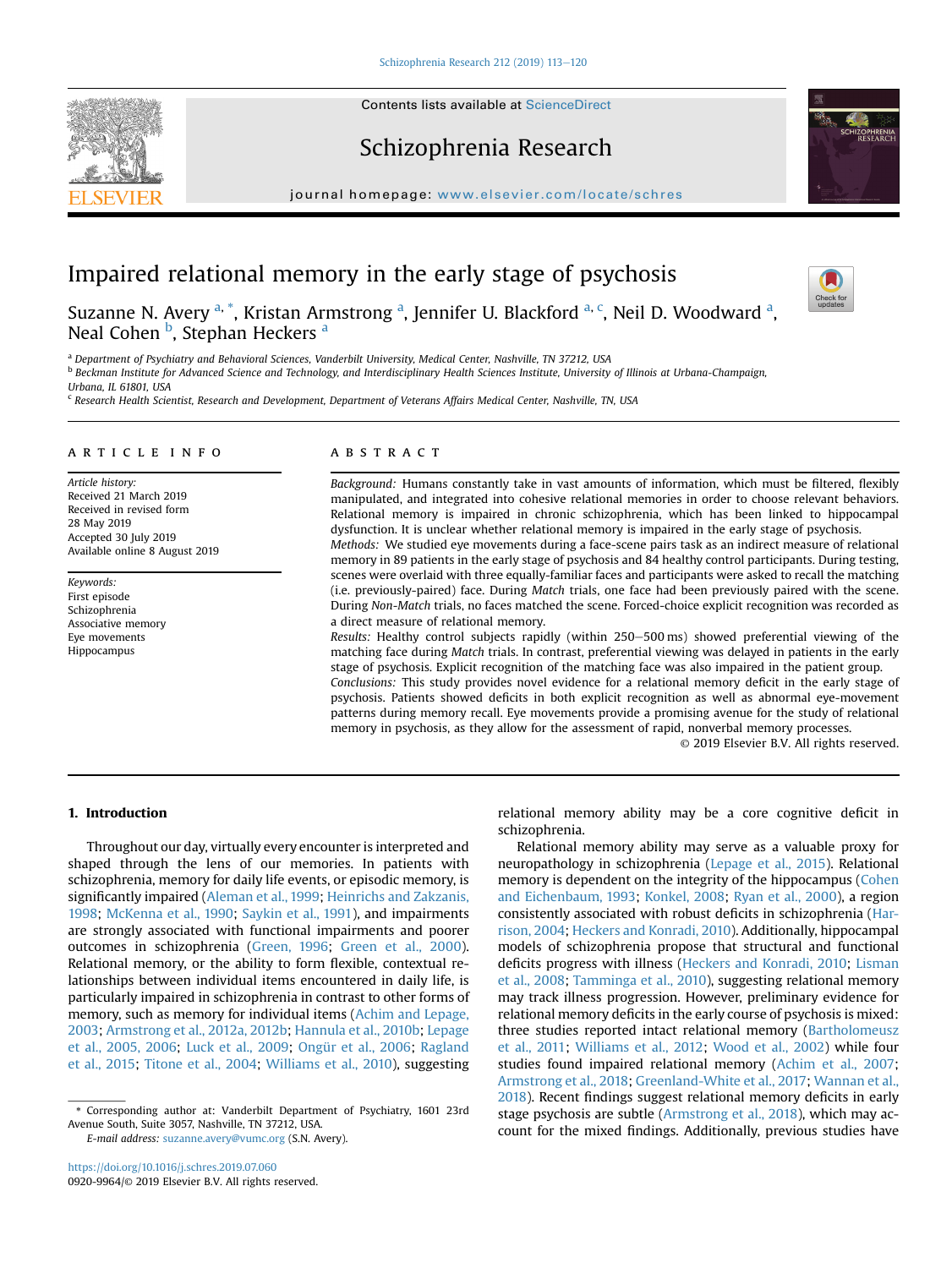used explicit measures such as accuracy and reaction times to index memory ability, which places heavy demand on prefrontal cortexmediated cognitive abilities such as decision-making, explicit recognition, motivation, task comprehension, and response mapping [\(Eisenberg and Berman, 2010;](#page-6-0) [Luck and Gold, 2008](#page-7-0)). Indirect, as opposed to explicit, measures of relational memory may be a better measure of hippocampal function. Hannula et al. showed that hippocampal activity predicted eye movement behavior, an indirect measure of relational memory ability, in healthy adults even when explicit recall failed [\(Hannula and Ranganath, 2009](#page-6-0)). In contrast, explicit recall was associated with prefrontal-hippocampal functional connectivity, indicating the recruitment of additional regions to support explicit recognition decisions.

To determine whether relational memory deficits exist in the earliest stage of psychotic illness, we incorporated two improvements in the current study: 1) we studied a large group of patients at the earliest stage of illness, with the majority of patients (80%) recruited during their first episode of psychosis; and 2) we tested for relational memory function using eye movements as an indirect measure of relational memory. Eye movements occur far in advance of explicit retrieval [\(Hannula and Ranganath, 2009](#page-6-0)), are uninfluenced by task demands [\(Ryan et al., 2007\)](#page-7-0), and can occur without conscious awareness of memory retrieval ([Ryan et al., 2000](#page-7-0); [Ryan and Cohen,](#page-7-0) [2004\)](#page-7-0), indicating the obligatory nature of memory on eye movements ([Ryan et al., 2007](#page-7-0)). Eye movement behavior is strongly linked to memory, yet does not require a consciously motivated response, making it advantageous in clinical populations. Previous studies have effectively used eye movements to measure relational memory ability in schizophrenia ([Hannula et al., 2010b\)](#page-6-0), and we have previously demonstrated relational memory impairment in a face-scene pairs task in chronic schizophrenia using eye movement measures [\(Wil](#page-7-0)[liams et al., 2010](#page-7-0)). Here, we use eye movement measures to assess relational memory for face-scene pairs in patients in the early stage of psychosis. Explicit forced-choice recognition memory was also collected across participants. We hypothesized that patients would show subtle yet significant impairments in relational memory ability, even at the earliest stage of a psychotic disorder.

## 2. Methods

#### 2.1. Participants

We studied 89 patients in the early stage of a non-affective psychotic disorder, including patients with: schizophreniform disorder  $(n = 59)$ , schizophrenia  $(n = 23)$ , schizoaffective disorder  $(n = 4)$ , and brief psychotic disorder  $(n = 3)$ . To specifically target early pathology [\(Newton et al., 2018\)](#page-7-0), the majority of patients were recruited during the initial months of illness (i.e., the average duration of psychosis was 7 months, ranging from <1 month to no more than 24 months). Most patients (80%) were in the first episode of psychosis and half of the sample was studied after their first hospitalization for psychosis. On average, patients reported prodromal symptoms for 1.6 years. The majority of patients (88%) were treated with antipsychotic medication at the time of the study (Supplementary Methods). Patients were recruited from the inpatient units and outpatient clinics of the Vanderbilt Psychiatric Hospital.

Early psychosis patients were compared to a group of 84 healthy control participants recruited from the surrounding community. All participants were assessed by a trained rater using the Structured Clinical Interview for the DSM-IV (SCID I-P) [\(First et al., 2002\)](#page-6-0), and diagnoses were confirmed by a senior clinician (S.H.) through patient interview, consensus conference, and available hospital records. Participants with a history of head injury, seizures, a serious medical condition (e.g., HIV, cancer), loss of consciousness for >30 min, drug dependence, or abnormal color vision were excluded. Healthy control subjects were excluded for history of major mood or psychotic disorders, a first-degree relative with a psychotic illness, current substance abuse or dependence, or current psychotropic medication use. A total of 100 early psychosis patients and 96 healthy control subjects were enrolled in the study. After task administration, 8 early psychosis patients and 12 healthy control participants were excluded due to quality concerns (early psychosis  $= 5$ ; healthy control  $= 7$ ; see Quality measures, below), technical problems during data collection (early psychosis  $= 1$ ), diagnosis determined ineligible (early psychosis  $=$  5), and demographic matching for age (healthy control  $= 5$ ).

All participants were assessed for intellectual function using the Wechsler Test of Adult Reading [\(Holdnack, 2001\)](#page-7-0), a measure sensitive to pre-morbid IQ in patients ([Dykiert and Deary, 2013](#page-6-0); [Green](#page-6-0) [et al., 2008\)](#page-6-0). Early psychosis patients were assessed, but not excluded, for current depression and mania symptoms using the 17-item Hamilton Depression Rating Scale [\(Hamilton, 1960](#page-6-0)) and Young Mania Rating Scale [\(Young et al., 1978](#page-7-0)), respectively. Psychotic symptom severity was assessed using the Positive and Negative Syndrome Scale [\(Kay et al., 1988, 1987](#page-7-0)). Participants were predominantly white (73%), although groups differed by racial composition ( $\chi^2$ <sub>2</sub> = 7.59, p = 0.02). Secondary analyses were performed to test for potential effects of race on memory results. There were no significant between-group differences in age, sex, handedness, or years of parental education [\(Table 1](#page-2-0)).

Data were collected between October 2010 and August 2018. All subjects provided written informed consent. The study was approved by the Vanderbilt University Institutional Review Board, Nashville, TN.

#### 2.2. Experimental paradigm

Relational memory was assessed using a face-scene pairs task, described in full previously [\(Hannula et al., 2007;](#page-6-0) [Williams et al.,](#page-7-0) [2010\)](#page-7-0) (details of the face-scene pairs task are provided for reviewers). Eye movements were collected using an Applied Science Laboratories (ASL) model D6 remote eye-tracker. The face-scene pairs task included a training phase immediately followed by a testing phase. During training, participants viewed 36 background face-scene pairs and were instructed to remember which face was paired with each background scene. On each training trial, a unique, real-world background scene was presented alone for 3 s, followed by a face superimposed over the scene for 5 s. Participants viewed 3 blocks of 36 face-scene pairs presented in a randomized order. Test trials began with a 3 s display of a previously trained background, followed by 10 s during which three previously-seen faces were superimposed on the background in the upper left, upper right, and bottom middle portions of the screen. Testing consisted of 12 trials  $(n = 6$  Match,  $n = 6$  Non-Match). During Match trials, one of the three faces had been previously paired with the background scene. During Non-Match trials, none of the three faces had been previously paired with the background scene. All faces were equally familiar from the training phase, and on Match trials, the matching face was presented equally in each screen position (upper left, upper right, bottom middle). Participants were instructed to remember which face had been paired with the background during training, without giving an explicit response, and to look at that face as quickly as possible. Participants were instructed to keep their eyes on the screen even if no matching face was present. Lists of stimuli were rotated and counterbalanced across participants. Eye movements were recorded during the training and testing phase.

#### 2.2.1. Quality measures

Test trials were excluded for poor quality if they were missing: 1) >50% of data during the first 2 s; 2) 3 consecutive time bins in the first 2 s; or 3) >50% of data over the full 10 s time series. Subjects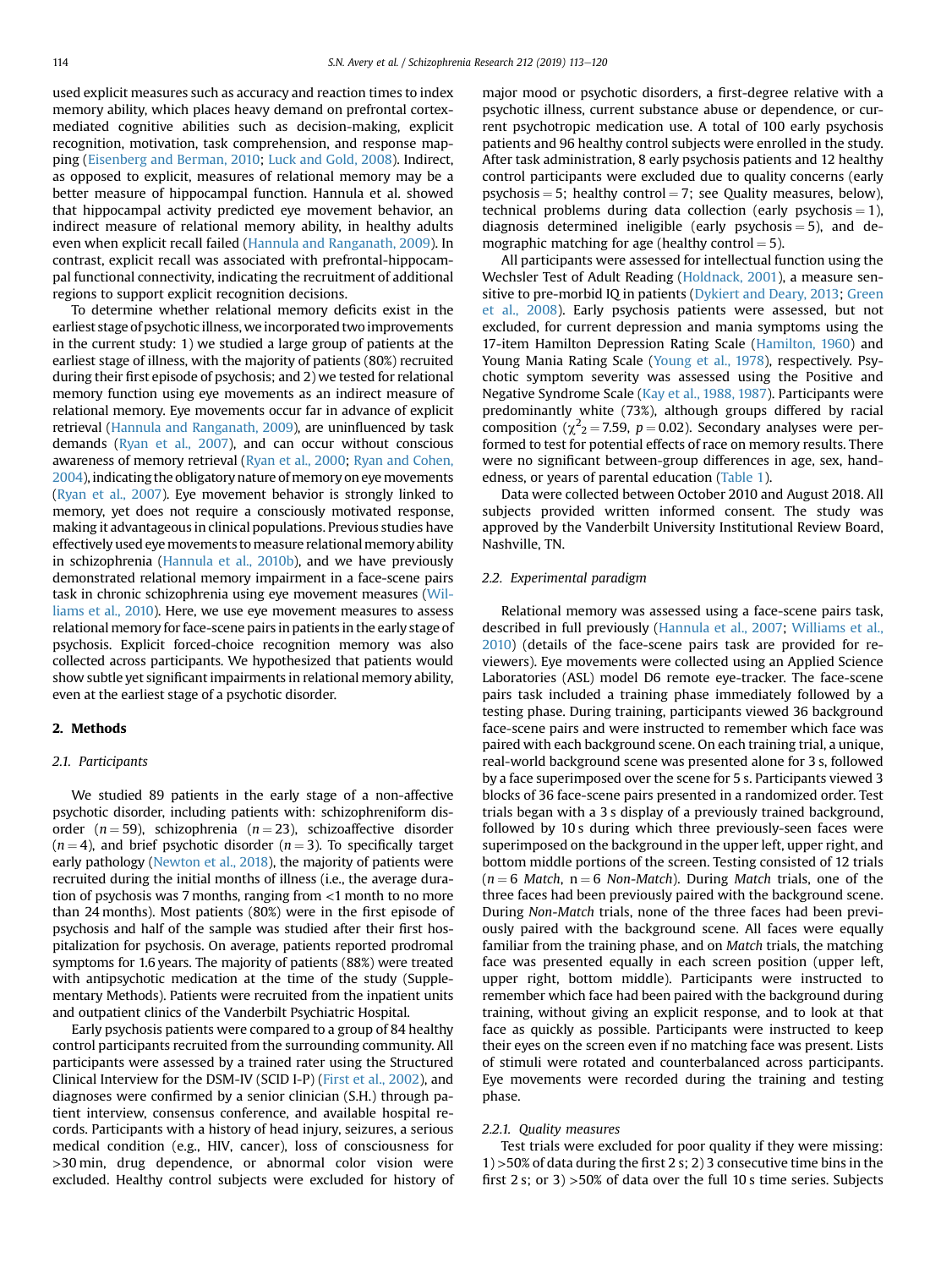#### <span id="page-2-0"></span>Table 1

Participant characte

| Demographics                 | Sample          |                 | Healthy control vs. early psychosis |     |          |
|------------------------------|-----------------|-----------------|-------------------------------------|-----|----------|
|                              | Healthy control | Early psychosis | Statistic                           | df  |          |
| Age, years                   | $22 \pm 2.6$    | $21 \pm 3.1$    | 2.22                                | 172 | 0.14     |
| Sex (% male)                 | 74%             | 80%             | 0.87                                |     | 0.35     |
| Race (white/black/other)     | 68/13/3         | 59/29/1         | 7.59                                |     | $0.02^*$ |
| Handedness (% right)         | 88%             | 85%             | 0.58                                |     | 0.75     |
| Participant education, years | $15 \pm 1.7$    | $14 \pm 2.2$    | 18.34                               | 172 | < 0.001' |
| Parental education, years    | $15 \pm 2.1$    | $15 \pm 2.8$    | 1.31                                | 172 | 0.25     |
| IO, WTAR                     | $112 \pm 10.3$  | $101 + 15.4$    | 32.56                               | 172 | < 0.001' |

| Clinical                    | Mean            | Range        |
|-----------------------------|-----------------|--------------|
| Ham-D                       | $9 \pm 6.4$     | $0 - 25$     |
| <b>YMRS</b>                 | $4 \pm 6.5$     | $0 - 36$     |
| PANSS - total               | $69 \pm 20.5$   | $33 - 118$   |
| PANSS – positive            | $18 \pm 7.8$    | $7 - 37$     |
| PANSS – negative            | $18 \pm 8.0$    | $7 - 37$     |
| PANSS – general             | $33 \pm 9.0$    | $17 - 59$    |
| <b>CPZ</b>                  | $283 \pm 200.6$ | $0 - 1000$   |
| Duration of illness, months | $7 + 5.9$       | $0.7 - 24.0$ |

Note: Mean values ± standard deviations are shown for each group. WTAR, Wechsler Test of Adult Reading; Ham-D, Hamilton Depression Rating Scale; YMRS, Young Mania Rating Scale; PANSS, Positive and Negative Syndrome Scale; CPZ, chlorpromazine equivalent.

Denotes significant p-values ( $p < 0.05$ ).

with  $\geq$ 3 excluded Match or Non-Match trials were excluded from analysis. Five early psychosis patients and 7 healthy controls were excluded from analysis.

#### 2.3. Eye movement behavior

Eye movements during the testing phase were analyzed to assess relational memory for face-scene pairs. Eye movements were categorized by display element: upper left face; upper right face; bottom face; and background. Viewing measures included: 1) the duration of fixations on each display element; and 2) time series measurements of the proportion of time spent looking at each display element across the 10 s trial. Proportion of viewing time was calculated as the viewing time for each display element corrected for total screen viewing time.

#### 2.4. Explicit memory testing

Explicit recognition of the face-scene pairings was assessed using a four-alternative forced choice memory test consisting of three previously-viewed faces overlaid on a previously-viewed scene, with the option to indicate none of the faces had been paired with the scene during training. The explicit recognition test was administered immediately following the eye movement test block for the majority of participants ( $n = 4$  healthy control participants did not receive an explicit recognition test).

#### 2.5. Statistical analysis

Linear mixed effects models tested for group differences in viewing. Overall differences in the proportion of time spent viewing faces were tested with trial type (Match, Non-Match), face type (matching, non-matching), face position (upper left, upper right, bottom), and group as fixed factors and participant as a random factor, and differences in the proportion of time spent viewing scenes were tested with trial type (Match, Non-Match) and group as fixed factors and participant as a random factor. The time series of preferential viewing of the matching face during Match trials was compared between groups using a repeated-measures linear mixed effects model that examined viewing patterns with face type (matching, non-matching) and time  $(8 \times 250 \text{ ms bins})$  and group (healthy control, early psychosis) as fixed factors and participant as a random factor. Explicit recall was compared between groups with 2-tailed, independent samples t-tests. Group performance greater than chance (33.33% preferential viewing, 25% explicit accuracy) was tested using one-sample t-tests.

#### 3. Results

## 3.1. Eye movement behavior

Participants spent the majority of each 10 s test trial viewing the screen (Match trials: healthy control =  $9.0 \pm 0.7$  s; early psycho $sis = 8.7 \pm 0.8$  s; Non-Match trials: healthy control =  $8.6 \pm 0.6$  s; early psychosis =  $8.4 s \pm 0.8 s$ ) with minimal time spent on blinks or transitions [\(Fig. 1\)](#page-3-0).

To examine relational memory performance across participants, all trials were entered into a linear mixed effects analysis of total viewing time [\(Fig. 1](#page-3-0)). There were significant main effects of group ( $F$  $1,171 = 17.56$ ,  $p < 0.001$ ) and face type (F  $1,171 = 5469.40$ ,  $p < 0.001$ ), as well as a face type by group interaction ( $F_{1,171} = 339.12$ ,  $p < 0.001$ ), due to the fact that preferential viewing of the matching face in early psychosis patients was 76% of healthy control viewing. Specifically, healthy control subjects preferentially viewed the matching face 6.5 times longer than non-matching faces, whereas early psychosis patients spent only 3 times as long on the matching compared to the non-matching faces, providing compelling evidence for a partial but not complete deficit of relational memory in early psychosis patients. There was no effect of face position ( $p = 0.10$ ).

Post-hoc tests showed that, during Match trials, healthy control subjects spent nearly 2 s longer viewing the matching face than early psychosis patients (healthy control  $= 7.7 \pm 1.5$  s; early psychosis =  $6.0 \pm 2.2$  s; face type by group interaction,  $F_{1,171} = 282.43$ ,  $p < 0.001$ ; [Fig. 1](#page-3-0)). During Non-Match trials, there were no betweengroup differences in face viewing (face position by group interaction,  $F_{2,342} = 0.28$ ,  $p = 0.76$ ), suggesting overall eye-movement deficits did not account for preferential viewing during Match trials. During Non-Match trials, when there was no matching face on which to fixate, healthy control subjects spent more time viewing background scenes than early psychosis patients ( $F_{1,171} = 246.68$ ,  $p < 0.001$ ; [Fig. 1\)](#page-3-0).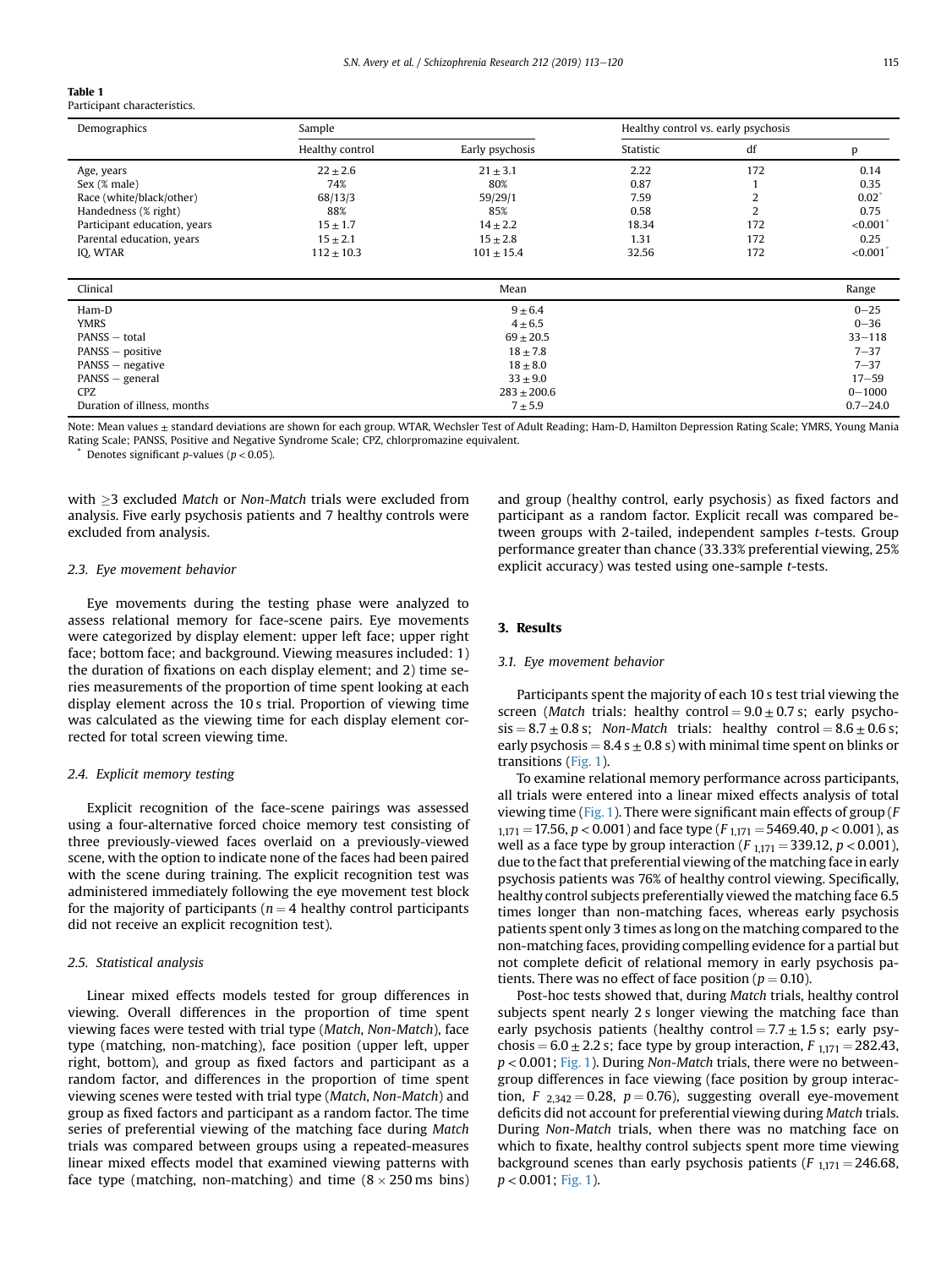<span id="page-3-0"></span>116 S.N. Avery et al. / Schizophrenia Research 212 (2019) 113–120



Fig. 1. Average viewing times by group of faces (A-B) and background scenes (C). During Match trials (A), healthy control subjects spent most of the 10 s trial viewing the matching face, relative to the non-matching faces. This preferential viewing was reduced in early psychosis patients. During Non-Match trials (B), a control condition where none of the three faces had been previously matched with the background scene, both groups viewed each of the three displayed faces similarly, suggesting preferential viewing during Match trials was indicative of memory processes. When there were no matching faces on which to fixate, healthy control subjects spent more time viewing the background scene than early psychosis patients (C; Non-Match trials). Error bars show the 95% confidence interval. Match face (M); Non-Match face (NM); Upper Left face (UL); Upper Right face (UR); Bottom face (B).

#### 3.2. Time series analysis

To determine the onset of preferential viewing of the matching face, the proportion of match-face viewing in each group was tested within 250 ms time bins (Fig. 2). The onset of preferential match-face viewing was defined as greater than chance (33.33%) for two consecutive time bins. Healthy control subjects showed rapid preferential viewing of the matching face (250–500 ms time bin,  $t_{83} = 1.99$ ,  $p = 0.05$ , Bonferroni-corrected) and maintained strongly preferential viewing throughout the 10 s time series (i.e., 70-85%). In contrast, early psychosis patients took longer to show preferential viewing of the match face (1000-1250 ms time bin,  $t$  $88 = 3.80$ ,  $p < 0.001$ , Bonferroni-corrected) and maintained lower preferential viewing throughout the time series (i.e.  $50-70%$ ).



Fig. 2. Average proportion of viewing time for display elements by group over the 10 s trial (A) and during the initial 2 s of each trial (B). Shaded regions show the 95% confidence interval. Asterisks denote viewing greater than chance (33%) for each individual time bin during the first 2 s of display, p < 0.05, Bonferroni-corrected. Preferential viewing of the matching face was stronger in healthy control subjects compared to early psychosis patients (70-85% vs. 50-70%, respectively), with healthy control subjects showing a faster onset of preference compared to early psychosis patients (250 ms vs. 1000 ms, respectively).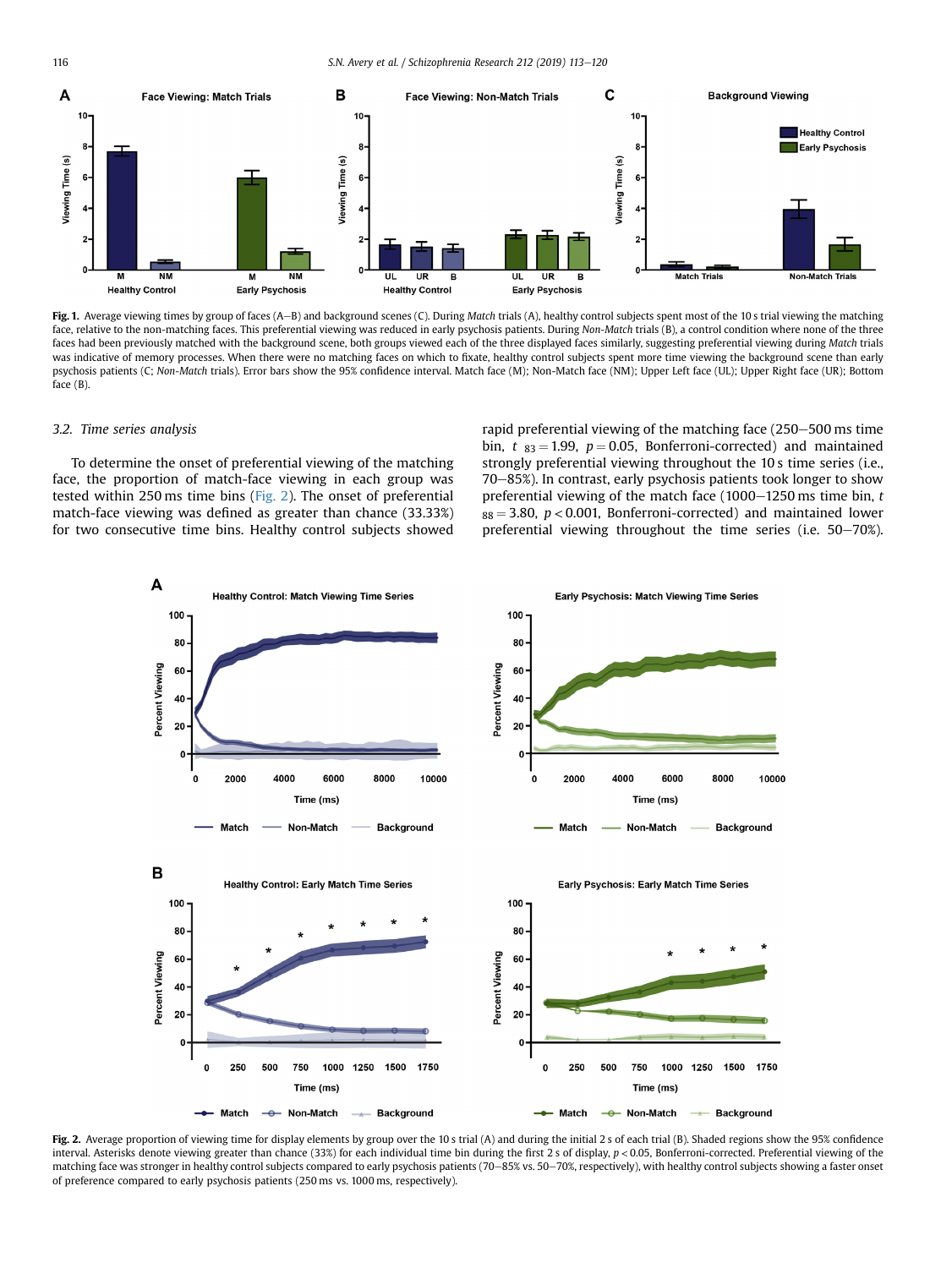Between-group differences in preferential viewing of the matching vs. non-matching face were confirmed using a repeated-measures linear mixed model over the first 2 s of viewing, which revealed group differences by face type ( $F_{1,171} = 2333.02$ ,  $p < 0.001$ ) and time  $(F_{71197} = 2.01, p = 0.05)$ . There was also a group by face type by time interaction (F<sub>141197</sub> = 55.18,  $p < 0.001$ ), driven by a steeper change in match face viewing (relative to non-match faces) in the healthy controls relative to patients (250% increase in healthy controls compared to a 180% increase in early psychosis patients over 2 s).

## 3.3. Explicit recognition

Explicit relational memory was assessed in a separate test block immediately following the recording of eye movement. Healthy control subjects were more accurate than early psychosis patients in identifying previously-seen face-scene pairs (Match hits: healthy control = 90%; early psychosis = 72%;  $F_{1,168} = 22.21$ ,  $r^2 = 0.12$ ,  $p$  < 0.001) and rejecting untrained face-scene pairings (Non-Match correct rejections: healthy control = 82%; early psychosis = 48%; F  $1,168 = 49.13$ ,  $r^2 = 0.23$ ,  $p < 0.001$ ; d': healthy control = 0.89; early psychosis =  $-0.77$ ; F <sub>1,168</sub> = 43.29,  $r^2 = 0.21$ , p < 0.001). Although explicit accuracy was impaired, early psychosis patients performed greater than chance (chance performance  $=$  25%, one-sample t-test,  $t_{88} = 16.65$ ,  $p < 0.001$ ), indicating impairment but not a complete inability to make relational memory judgments.

#### 3.4. Correct trials analysis

We analyzed eye movements during Match trials for which the face-scene pairings were subsequently correctly identified (86% of trials in healthy control subjects and 60% in early psychosis patients). Both groups viewed the matching face preferentially, although the magnitude of the preference remained greater in healthy control subjects  $(8.0 \pm 1.3 \text{ s})$  compared to early psychosis patients (6.7  $\pm$  2.1 s), resulting in a significant face type by group interaction (F  $_{1,164} = 21.14$ ,  $p < 0.001$ ). Both groups showed more preferential viewing of the matching face during correct trials than during all trials during the first 2 s of Match trial viewing (healthy control,  $F_{28,52} = 13.47$ ,  $p < 0.001$ ; early psychosis,  $F_{28,58} = 6.19$ ,  $p < 0.001$ ; Fig. 3). However, preferential viewing in patients remained at 83% of healthy control viewing  $(F_{28,137} = 1.91,$  $p = 0.008$ ). These results indicate that early preferential viewing of the matching face was diminished in early psychosis patients, even when the patient was able to subsequently identify the face-scene pair correctly.

#### 3.5. Correlates of relational memory performance

Effects of demographic and clinical variables were tested on both explicit and eye-movement measures of relational memory performance. In both groups, IQ was correlated with correct Match



Fig. 3. Correct trials only analysis. Average proportion of viewing time for display elements for all correct trials by group over the entire 10 s trial (A) and the first 2 s of each trial (B). Error bars show the 95% confidence interval. Asterisks denote viewing greater than chance (33%) for each individual time bin during the first 2 s of display, p < 0.05, Bonferronicorrected. Similar to the analysis of all trials, healthy control subjects showed rapid preferential viewing (250 ms) of the matching face (B), with consistent preference for the matching face at 75% to 85% throughout the 10 s trial (A). For early psychosis patients, preferential viewing occurred earlier than in all trials (750 ms; B), and although consistent at 60% to 80% throughout the 10 s trial, remained lower than the healthy control group (A). These data indicate that for the early psychosis group, eye movement measures of relational memory are abnormal relative to healthy control subjects, even for trials on which the face-scene pair is successfully identified during a subsequent recognition [memory test](https://www.sciencedirect.com/topics/medicine-and-dentistry/memory-test).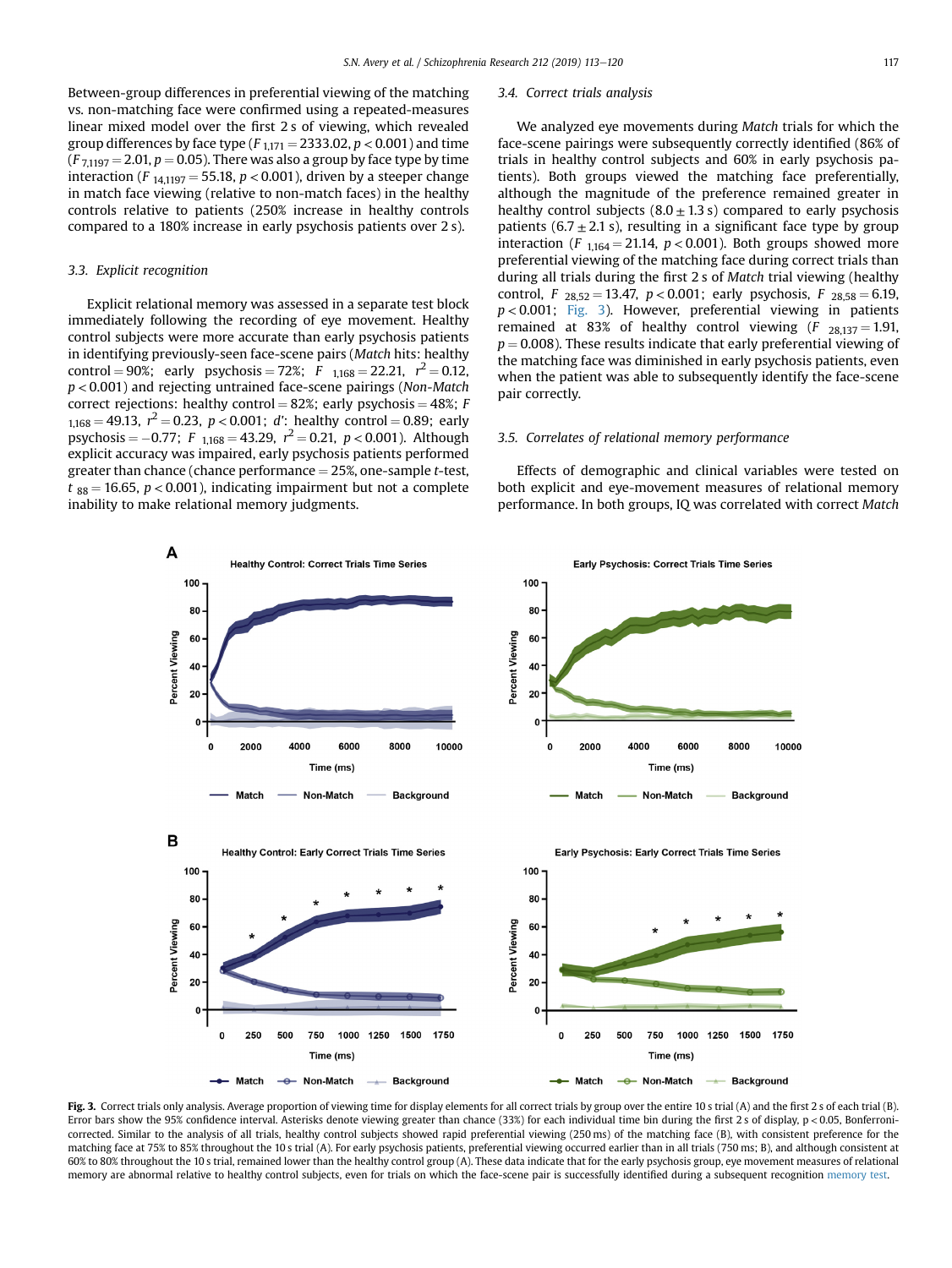trials performance (healthy control,  $r = 0.25$ ,  $r^2 = 0.06$ ,  $p = 0.02$ ; early psychosis,  $r = 0.22$ ,  $r^2 = 0.05$ ,  $p = 0.04$ ); however, entering IQ as an explanatory regressor did not alter the between-group findings (Supplementary Results). For patients, both negative and depressive symptoms were correlated with lower preferential Match viewing and lower explicit accuracy (Supplementary Results). To test the specificity of this shared clinical-behavioral relationship, we extracted a core item from each scale (Supplementary Results). We found that preferential Match viewing was correlated with a core negative symptom, passive social withdrawal (PANSS item N4,  $r = -0.30$ ,  $r^2 = 0.09$ ,  $p = 0.005$ ), but was not correlated with endorsement of depressed mood (item 1 on the Ham-D,  $p = 0.36$ ). Relational memory performance was not significantly correlated with any other demographic variables, current medication (chlorpromazine equivalent doses), or duration of illness (Supplementary Results).

## 4. Discussion

The results of this study provide novel and compelling evidence for impaired relational memory in the early stage of psychosis. We demonstrated this impairment by studying eye movements as an indirect measure of relational memory. Healthy control subjects were able to search and selectively view the one face—among three equally familiar faces—that matched (i.e., had been previously paired with) the scene within 250–500 ms of viewing. In contrast, preferential viewing of the matching face took longer in early psychosis patients, and never reached the same magnitude as in healthy control subjects. Patients showed a corresponding impairment in explicit recognition of studied face-scene pairs. Although both implicit and explicit recognition revealed impairment, both measures of relational memory performance were above chance in early psychosis patients, indicating impairment but not failure of relational memory ability.

Convergent evidence points towards a hippocampal basis for relational memory [\(Bird, 2017;](#page-6-0) [Davachi, 2006;](#page-6-0) [Hannula et al.,](#page-6-0) [2006](#page-6-0)). For example, hippocampal amnesia patients show substantial deficits in eye movement-based relational memory tasks ([Hannula et al., 2007](#page-6-0); [Ryan et al., 2000\)](#page-7-0), while exhibiting normal eye movement-based memory behavior in tests of individual item memory [\(Hannula et al., 2010a, 2007;](#page-6-0) [Ryan et al., 2000](#page-7-0)), an ability guided by the perirhinal cortex [\(Brown and Aggleton, 2001](#page-6-0); [Davachi, 2006](#page-6-0); [Davachi et al., 2003\)](#page-6-0). Hippocampal dysfunction is a prominent feature of schizophrenia and has been linked to relational memory impairment in chronic patients ([Avery et al., 2018](#page-6-0); [Ongür et al., 2006](#page-7-0)). However, it is not clear whether relational memory is also associated with hippocampal pathology in early stages of psychosis. For example, hippocampal volume and functional deficits are less prominent in the early stage of psychosis ([Achim et al., 2007](#page-6-0); [Adriano et al., 2012;](#page-6-0) [Bartholomeusz et al., 2017](#page-6-0); [Steen et al., 2006;](#page-7-0) [Velakoulis et al., 2006;](#page-7-0) [Williams et al., 2012\)](#page-7-0) and findings of relational memory deficits early in psychotic illness have been mixed [\(Armstrong et al., 2018;](#page-6-0) [Bartholomeusz et al., 2011\)](#page-6-0). However, one longitudinal study of early schizophrenia patients found that visuospatial associative learning, a task that incorporates learning of relationships, may decline throughout the illness ([Wannan et al., 2018](#page-7-0)). Here, we found that relational memory ability was impaired in early psychosis patients, although preferential viewing was significantly above chance. In contrast, chronic schizophrenia patients have near chance-level viewing on the same task, suggesting that relational memory is substantially impaired in later stages of illness [\(Williams et al., 2010\)](#page-7-0). This suggests that relational memory may deteriorate between the early and chronic stages of schizophrenia and could provide a valuable index of progression of hippocampal pathology, although wellcontrolled longitudinal studies are necessary to test this.

We found strong correspondence between implicit and explicit measures of relational memory, although preferential viewing of the matching face remained impaired in psychosis patients even for trials that were later correctly identified. Specifically, even when the matching face was later explicitly recognized, preferential viewing of the matching face took longer in patients than control participants. This suggests that the timecourse of eye movements, i.e. the length of time it takes to detect a strong memory effect, may impart information about memory processes to which explicit measures are insensitive. For example, early psychosis patients may use slower, compensatory mechanisms to recognize trained facescene pairs when rapid, hippocampal-based relational memory processes are deficient. Relationships between items can be encoded as a united representation or single entity [\(Cohen et al., 1997](#page-6-0); [Frank et al., 2003;](#page-6-0) [O'Reilly and Rudy, 2001\)](#page-7-0) mediated by the medial temporal lobe cortex ([Haskins et al., 2008\)](#page-6-0), a region responsible for slow learning of associations over multiple experiences [\(Haskins](#page-6-0) [et al., 2008\)](#page-6-0). Thus, the recruitment of slower cortical processes may account for patients delayed preferential viewing of the matching face, even when the face is explicitly recognized.

Lower preferential viewing across all trials may be partially accounted for by deficits in eye movements specific to the disorder rather than memory per se. Several studies have reported deficits in anti-saccade tasks [\(Fukushima et al., 1988](#page-6-0); [Hutton and Ettinger,](#page-7-0) [2006](#page-7-0)), raising concern of overall eye movement deficits in schizophrenia. However, studies have also consistently shown normal saccade latency, gain, and final eye position in reflexive saccade tasks ([Hutton and Kennard, 1998](#page-7-0)). If patients in the current study suffered from overall eye movement deficits, we would expect to see eye movement differences during all trials; however, eye movements were similar between groups during the Non-Match condition, when memory could not guide eye movements, and only differed during the Match condition, indicating a primary effect of memory on eye movement behavioral differences.

The observed relational memory deficits in early psychosis patients may be due to failures in face-scene relationship encoding, retrieval, or both. Although relational memory function has been consistently linked to the hippocampus in both lesion and healthy population studies ([Cohen et al., 1999;](#page-6-0) [Cohen and Eichenbaum,](#page-6-0) [1993](#page-6-0); [Eichenbaum and Cohen, 2004\)](#page-6-0), this behavioral paradigm cannot directly test the neural basis of preferential viewing. Neuroimaging studies of relational memory function in schizophrenia have implicated both hippocampal ([Avery et al., 2018;](#page-6-0) [Ongür et al.,](#page-7-0) [2006](#page-7-0)) and prefrontal regions ([Lepage et al., 2006](#page-7-0); [Ragland et al.,](#page-7-0) [2015\)](#page-7-0), each of which may contribute to the observed group differences. Further assessment of encoding and retrieval using diverse tasks, combined with neuroimaging, may aide in disentangling these distinct memory processes in patients with schizophrenia.

There are several limitations that should be considered. The majority of patients (88%) were treated with antipsychotic medications, although relational memory performance was not significantly correlated with current medication dose. The number of trials was modest, including only 6 Match and 6 Non-Match trials, although this was consistent with other relational memory tasks used in schizophrenia patients [\(Ongür et al., 2006](#page-7-0); [Titone et al.,](#page-7-0) [2004](#page-7-0)) and our results are similar to a recent study of early psychosis patients employing a task design with a greater number of relational memory trials [\(Armstrong et al., 2018\)](#page-6-0).

In summary, our study provides novel evidence for a relational memory deficit in the early stage of psychosis. Importantly, we demonstrate relational memory deficits using eye movements as an implicit measure of relational memory that may be translated to studies in animals and non-verbal populations. Eye movements have been used to successfully study memory in nonhuman primates ([Funahashi et al., 1989\)](#page-6-0) and babies as young as nine months ([Richmond and Nelson, 2009](#page-7-0)). As current medications are not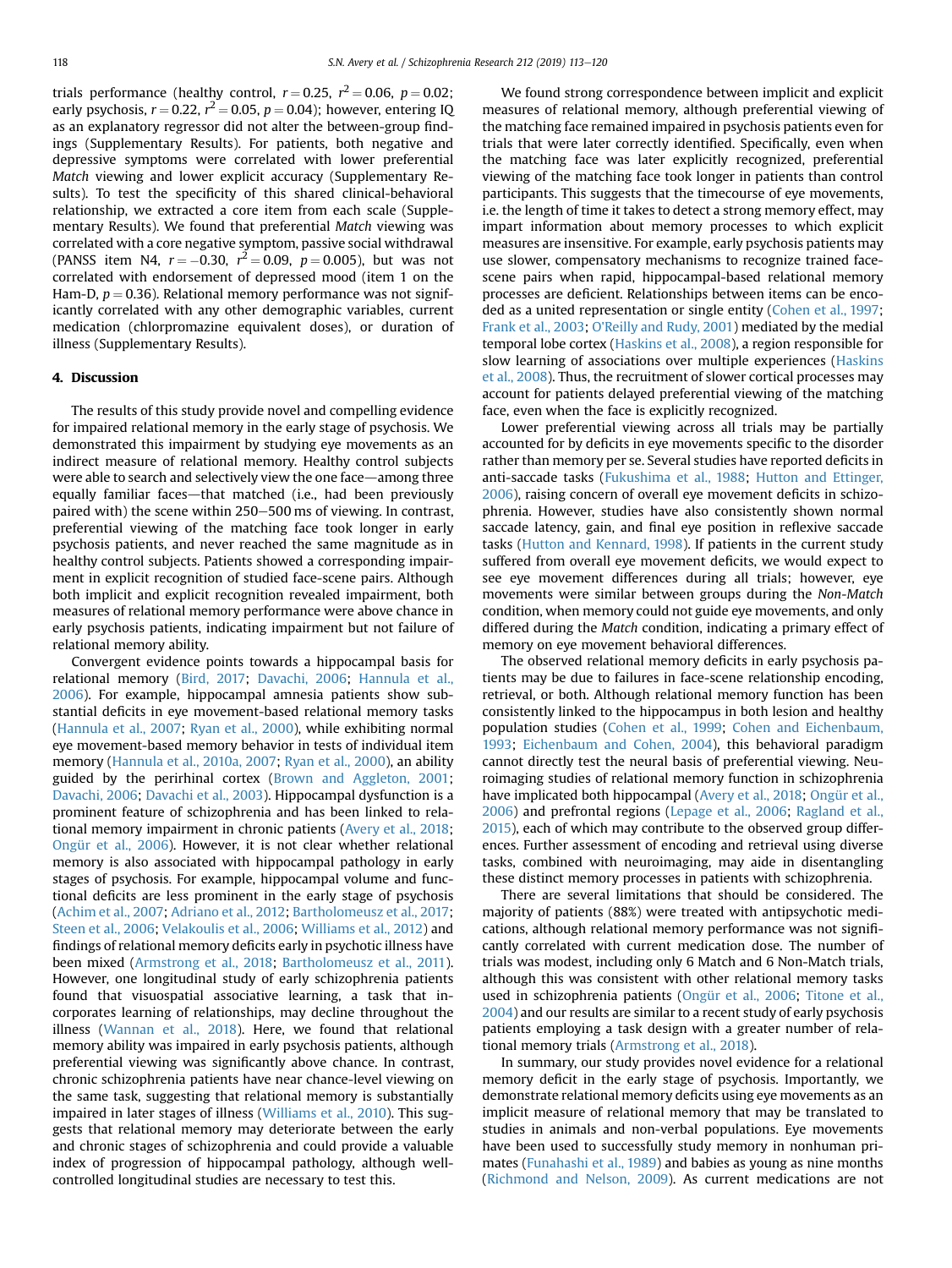<span id="page-6-0"></span>effective in ameliorating memory deficits (Harvey and Keefe, 2001; [Keefe, 2007](#page-7-0); [Keefe et al., 2017\)](#page-7-0), translational studies of relational memory function may reveal novel mechanisms for therapeutic intervention.

## Funding

This work was supported by the Charlotte and Donald Test Fund, NIMH grant R01-MH70560 (Dr. Heckers), the Vanderbilt Psychiatric Genotype/Phenotype Project, and the Vanderbilt Institute for Clinical and Translational Research (through grant 1-UL-1- TR000445 from the National Center for Research Resources/NIH).

#### Contributors

NC and SH conceptualized and designed the study. KA managed data collection and performed initial statistical analyses. SA performed statistical analyses and drafted the manuscript. JUB consulted on the statistical analysis, and JUB and NW aided in interpretation of results. All authors contributed to and have approved the final manuscript.

#### Declaration of competing interest

The authors declare no conflicts of interest.

## Acknowledgments

We thank the participants who chose to take part in this study. We would also like to thank Margo Menkes, Margaret Quinn, Katherine Seldin, and Rachel McKinney for their support in collecting the research data.

#### Appendix A. Supplementary data

Supplementary data to this article can be found online at [https://doi.org/10.1016/j.schres.2019.07.060.](https://doi.org/10.1016/j.schres.2019.07.060)

#### References

- [Achim, A.M., Lepage, M., 2003. Is associative recognition more impaired than item](http://refhub.elsevier.com/S0920-9964(19)30340-8/rf0005) [recognition memory in schizophrenia? A meta-analysis. Brain Cogn. 53,](http://refhub.elsevier.com/S0920-9964(19)30340-8/rf0005)  $121 - 124$  $121 - 124$
- Achim, A.M., Bertrand, M.C., Sutton, H., Montoya, A., Czechowska, Y., Malla, A.K., Joober, R., Pruessner, J.C., Lepage, M., 2007. Selective abnormal modulation of hippocampal activity during memory formation in first-episode psychosis. Arch. Gen. Psychiatry 64, 999-1014. <https://doi.org/10.1001/archpsyc.64.9.999>.
- Adriano, F., Caltagirone, C., Spalletta, G., 2012. Hippocampal volume reduction in first-episode and chronic schizophrenia: a review and meta-analysis. Neuroscientist 18, 180-200. [https://doi.org/10.1177/1073858410395147.](https://doi.org/10.1177/1073858410395147)
- Aleman, A., Hijman, R., de Haan, E.H.F., Kahn, R.S., 1999. Memory impairment in schizophrenia: a meta-analysis. Am. J. Psychiatry 156, 1358-1366. [https://](https://doi.org/10.1176/ajp.156.9.1358) [doi.org/10.1176/ajp.156.9.1358](https://doi.org/10.1176/ajp.156.9.1358).
- Armstrong, K., Kose, S., Williams, L., Woolard, A., Heckers, S., 2012. Impaired associative inference in patients with schizophrenia. Schizophr. Bull. 38, 622-629. <https://doi.org/10.1093/schbul/sbq145>.
- Armstrong, K., Williams, L.E., Heckers, S., 2012. Revised associative inference paradigm confirms relational memory impairment in schizophrenia. Neuropsychology 26, 451-458. [https://doi.org/10.1037/a0028667.](https://doi.org/10.1037/a0028667)
- Armstrong, K., Avery, S., Blackford, J.U., Woodward, N., Heckers, S., 2018. Impaired associative inference in the early stage of psychosis. Schizophr. Res. 202, 86-90. [https://doi.org/10.1016/j.schres.2018.06.049.](https://doi.org/10.1016/j.schres.2018.06.049)
- Avery, S.N., Rogers, B.P., Heckers, S., 2018. Hippocampal network modularity is associated with relational memory dysfunction in schizophrenia. Biol. Psychiatry Cogn. Neurosci. Neuroimaging 3, 423-432. [https://doi.org/10.1016/](https://doi.org/10.1016/j.bpsc.2018.02.001) [j.bpsc.2018.02.001.](https://doi.org/10.1016/j.bpsc.2018.02.001)
- Bartholomeusz, C.F., Proffitt, T.M., Savage, G., Simpson, L., Markulev, C., Kerr, M., McConchie, M., McGorry, P.D., Pantelis, C., Berger, G.E., Wood, S.J., 2011. Relational memory in first episode psychosis: implications for progressive hippocampal dysfunction after illness onset. Aust. N. Z. J. Psychiatry 45, 206-213. [https://doi.org/10.3109/00048674.2010.547456.](https://doi.org/10.3109/00048674.2010.547456)
- Bartholomeusz, C.F., Cropley, V.L., Wannan, C., Di Biase, M., McGorry, P.D., Pantelis, C., 2017. Structural neuroimaging across early-stage psychosis: aberrations in neurobiological trajectories and implications for the staging model.
- Aust. N. Z. J. Psychiatry 51, 455-476. [https://doi.org/10.1177/](https://doi.org/10.1177/0004867416670522) [0004867416670522](https://doi.org/10.1177/0004867416670522).
- Bird, C.M., 2017. The role of the hippocampus in recognition memory. Cortex 93, 155-165. <https://doi.org/10.1016/j.cortex.2017.05.016>.
- Brown, M.W., Aggleton, J.P., 2001. Recognition memory: what are the roles of the perirhinal cortex and hippocampus? Nat. Rev. Neurosci. 2, 51-61. [https://](https://doi.org/10.1038/35049064) [doi.org/10.1038/35049064.](https://doi.org/10.1038/35049064)
- [Cohen, N.J., Eichenbaum, H., 1993. Memory, Amnesia, and the Hippocampal System.](http://refhub.elsevier.com/S0920-9964(19)30340-8/rf0065) [MIT Press, Cambridge, MA.](http://refhub.elsevier.com/S0920-9964(19)30340-8/rf0065)
- Cohen, N.J., Poldrack, R.A., Eichenbaum, H., 1997. Memory for items and memory for relations in the procedural/declarative memory framework. Memory 5, 131-178. [https://doi.org/10.1080/741941149.](https://doi.org/10.1080/741941149)
- Cohen, N.J., Ryan, J., Hunt, C., Romine, L., Wszalek, T., Nash, C., 1999. Hippocampal system and declarative (relational) memory: summarizing the data from functional neuroimaging studies. Hippocampus 9, 83-98. [https://doi.org/](https://doi.org/10.1002/(SICI)1098-1063(1999)9:1<83::AID-HIPO9>3.0.CO;2-7) [10.1002/\(SICI\)1098-1063\(1999\)9:1](https://doi.org/10.1002/(SICI)1098-1063(1999)9:1<83::AID-HIPO9>3.0.CO;2-7)<83::AID-HIPO9>3.0.CO;2-7.
- Davachi, L., 2006. Item, context and relational episodic encoding in humans. Curr. Opin. Neurobiol. [https://doi.org/10.1016/j.conb.2006.10.012.](https://doi.org/10.1016/j.conb.2006.10.012)
- Davachi, L., Mitchell, J.P., Wagner, A.D., 2003. Multiple routes to memory: distinct medial temporal lobe processes build item and source memories. Proc. Natl. Acad. Sci. U. S. A. 100, 2157-2162. [https://doi.org/10.1073/pnas.0337195100.](https://doi.org/10.1073/pnas.0337195100)
- Dykiert, D., Deary, I.J., 2013. Retrospective validation of WTAR and NART scores as estimators of prior cognitive ability using the Lothian Birth Cohort 1936. Psychol. Assess. 25, 1361-1366. <https://doi.org/10.1037/a0033623>.
- [Eichenbaum, H., Cohen, N.J., 2004. From Conditioning to Conscious Recollection:](http://refhub.elsevier.com/S0920-9964(19)30340-8/rf0095) [Memory Systems of the Brain. Oxford University Press.](http://refhub.elsevier.com/S0920-9964(19)30340-8/rf0095)
- Eisenberg, D.P., Berman, K.F., 2010. Executive function, neural circuitry, and genetic mechanisms in schizophrenia. Neuropsychopharmacology 35, 258-277. [https://doi.org/10.1038/npp.2009.111.](https://doi.org/10.1038/npp.2009.111)
- [First, M., Spitzer, R.L., Gibbon, M., Williams, J., 2002. Structured Clinical Interview](http://refhub.elsevier.com/S0920-9964(19)30340-8/rf0105) [for the DSM-IV-TR Axis I Disorders, Research Version \(Patient Edition \(SCID-I/](http://refhub.elsevier.com/S0920-9964(19)30340-8/rf0105)
- [P\)\)](http://refhub.elsevier.com/S0920-9964(19)30340-8/rf0105). Frank, M.J., Rudy, J.W., O'Reilly, R.C., 2003. Transitivity, flexibility, conjunctive representations, and the hippocampus. II. A computational analysis. Hippocampus 13, 341-354. [https://doi.org/10.1002/hipo.10084.](https://doi.org/10.1002/hipo.10084)
- [Fukushima, J., Fukushima, K., Chiba, T., Tanaka, S., Yamashita, I., Kato, M., 1988.](http://refhub.elsevier.com/S0920-9964(19)30340-8/rf0115) [Disturbances of voluntary control of saccadic eye movements in schizophrenic](http://refhub.elsevier.com/S0920-9964(19)30340-8/rf0115) [patients. Biol. Psychiatry 23, 670](http://refhub.elsevier.com/S0920-9964(19)30340-8/rf0115)-[677.](http://refhub.elsevier.com/S0920-9964(19)30340-8/rf0115)
- Funahashi, S., Bruce, C.J., Goldman-Rakic, P.S., 1989. Mnemonic coding of visual space in the monkey's dorsolateral prefrontal cortex. J. Neurophysiol. 61, 331e349. [https://doi.org/10.1152/jn.1989.61.2.331.](https://doi.org/10.1152/jn.1989.61.2.331)
- Green, M.F., 1996. What are the functional consequences of neurocognitive deficits in schizophrenia? Am. J. Psychiatry 153, 321-330. [https://doi.org/10.1111/](https://doi.org/10.1111/j.1530-0277.2006.00335.x) [j.1530-0277.2006.00335.x](https://doi.org/10.1111/j.1530-0277.2006.00335.x).
- [Green, M.F., Kern, R.S., Braff, D.L., Mintz, J., 2000. Neurocognitive de](http://refhub.elsevier.com/S0920-9964(19)30340-8/rf0130)ficits and [functional outcome in schizophrenia: are we measuring the](http://refhub.elsevier.com/S0920-9964(19)30340-8/rf0130) "right [stuff](http://refhub.elsevier.com/S0920-9964(19)30340-8/rf0130)"? Schizophr. Bull. 26, 119-[136.](http://refhub.elsevier.com/S0920-9964(19)30340-8/rf0130)
- Green, R.E.A., Melo, B., Christensen, B., Ngo, L.-A., Monette, G., Bradbury, C., 2008. Measuring premorbid IQ in traumatic brain injury: an examination of the validity of the Wechsler Test of Adult Reading (WTAR). J. Clin. Exp. Neuropsychol. 30, 163-172. [https://doi.org/10.1080/13803390701300524.](https://doi.org/10.1080/13803390701300524)
- Greenland-White, S.E., Ragland, J.D., Niendam, T.A., Ferrer, E., Carter, C.S., 2017. Episodic memory functions in first episode psychosis and clinical high risk individuals. Schizophr. Res. 188, 151-157. [https://doi.org/10.1016/](https://doi.org/10.1016/j.schres.2017.01.035) [j.schres.2017.01.035.](https://doi.org/10.1016/j.schres.2017.01.035)
- [Hamilton, M., 1960. A rating scale for depression. J. Neurol. Neurosurg. Psychiatry](http://refhub.elsevier.com/S0920-9964(19)30340-8/rf0145)  $23, 56 - 62.$  $23, 56 - 62.$  $23, 56 - 62.$  $23, 56 - 62.$
- Hannula, D.E., Ranganath, C., 2009. The eyes have it: hippocampal activity predicts expression of memory in eye movements. Neuron 63, 592-599. [https://doi.org/](https://doi.org/10.1016/j.neuron.2009.08.025) [10.1016/j.neuron.2009.08.025](https://doi.org/10.1016/j.neuron.2009.08.025).
- Hannula, D.E., Tranel, D., Cohen, N.J., 2006. The long and the short of it: relational memory impairments in amnesia, even at short lags. J. Neurosci. 26, 8352-8359. [https://doi.org/10.1523/JNEUROSCI.5222-05.2006.](https://doi.org/10.1523/JNEUROSCI.5222-05.2006)
- Hannula, D.E., Ryan, J.D., Tranel, D., Cohen, N.J., 2007. Rapid onset relational memory effects are evident in eye movement behavior, but not in hippocampal amnesia. J. Cogn. Neurosci. 19, 1690-1705. [https://doi.org/10.1162/](https://doi.org/10.1162/jocn.2007.19.10.1690) [jocn.2007.19.10.1690](https://doi.org/10.1162/jocn.2007.19.10.1690).
- Hannula, D.E., Althoff, R.R., Warren, D.E., Riggs, L., Cohen, N.J., Ryan, J.D., 2010. Worth a glance: using eye movements to investigate the cognitive neuroscience of memory. Front. Hum. Neurosci. 4, 166. [https://doi.org/10.3389/](https://doi.org/10.3389/fnhum.2010.00166) [fnhum.2010.00166.](https://doi.org/10.3389/fnhum.2010.00166)
- Hannula, D.E., Ranganath, C., Ramsay, I.S., Solomon, M., Yoon, J., Niendam, T.A., Carter, C.S., Ragland, J.D., 2010. Use of eye movement monitoring to examine item and relational memory in schizophrenia. Biol. Psychiatry 68, 610-616. [https://doi.org/10.1016/j.biopsych.2010.06.001.](https://doi.org/10.1016/j.biopsych.2010.06.001)
- Harrison, P.J., 2004. The hippocampus in schizophrenia: a review of the neuropathological evidence and its pathophysiological implications. Psychopharmacology 174, 151-162. [https://doi.org/10.1007/s00213-003-1761-y.](https://doi.org/10.1007/s00213-003-1761-y)
- Harvey, P.D., Keefe, R.S.E., 2001. Studies of cognitive change in patients with schizophrenia following novel antipsychotic treatment. Am. J. Psychiatry 158, 176-184. <https://doi.org/10.1176/appi.ajp.158.2.176>.
- Haskins, A.L., Yonelinas, A.P., Quamme, J.R., Ranganath, C., 2008. Perirhinal cortex supports encoding and familiarity-based recognition of novel associations. Neuron 59, 554-560. <https://doi.org/10.1016/j.neuron.2008.07.035>.
- Heckers, S., Konradi, C., 2010. Hippocampal pathology in schizophrenia. Curr. Top. Behav. Neurosci. 4, 529-553. [https://doi.org/10.1007/7854\\_2010\\_43.](https://doi.org/10.1007/7854_2010_43)